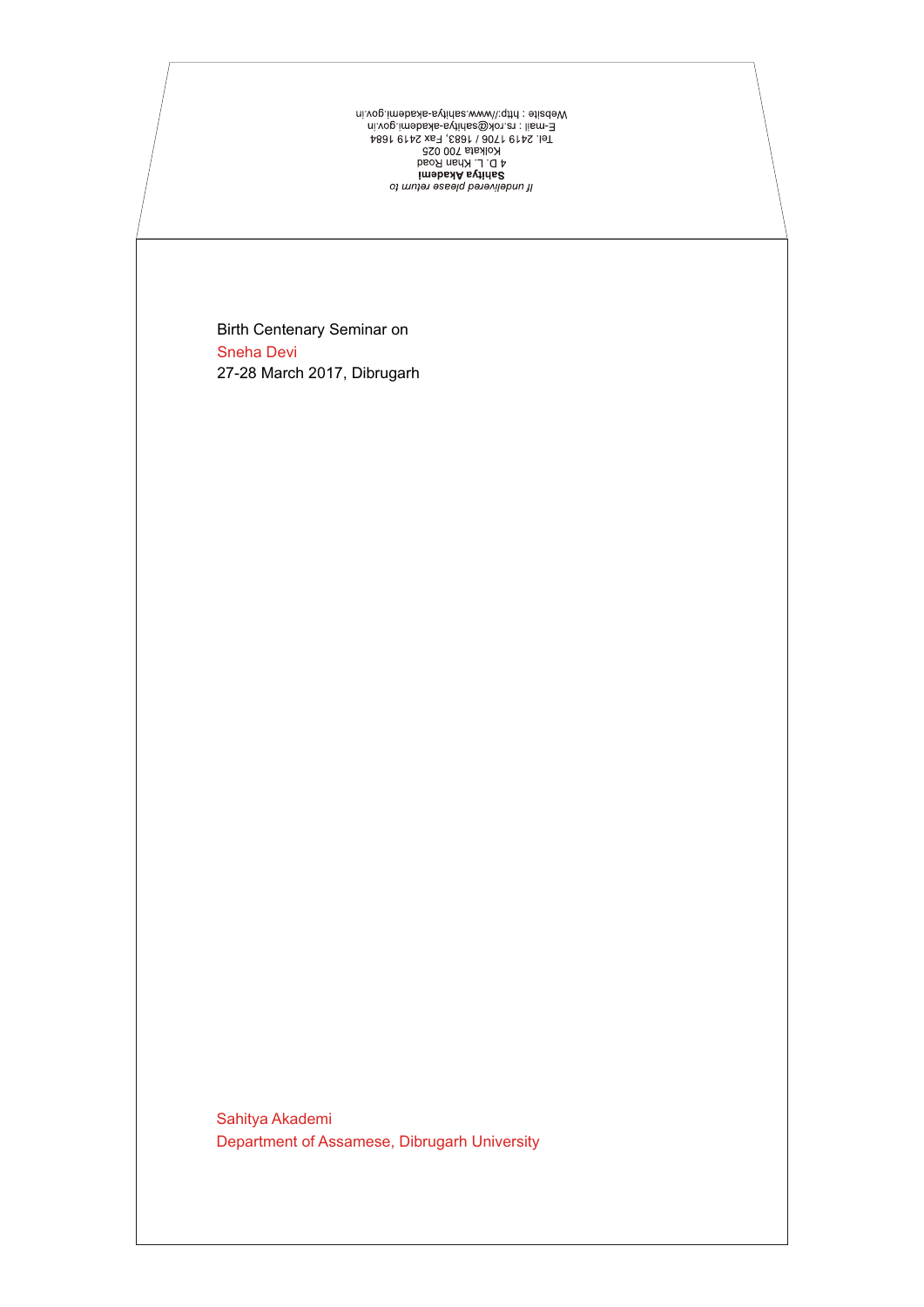



# Sahitya Akademi

in collaboration with

## Department of Assamese, Dibrugarh University

cordially invite you to the Birth Centenary Seminar on

## Sneha Devi

#### **on 27-28 March 2017**

at Dibrugarh University Campus

Dibrugarh, Assam

## **P R O G R A M M E**

### **Monday 27 March 2017**

#### Inaugural Session: 3.00 pm

| Welcome                | Goutam Paul<br>Officer-in-Charge, Sahitya Akademi, Kolkata                      |
|------------------------|---------------------------------------------------------------------------------|
| Inauguration           | Alak Kr. Buragohain<br>Vice Chancellor, Dibrugarh, University                   |
| Introduction           | Nirajana Mahanta Bezborah<br>HOD, Dept of Assamese, Dibrugarh, University       |
| <b>Keynote Address</b> | Nagen Saikia<br><b>Eminent Scholar</b>                                          |
| <b>Chief Guest</b>     | Lakshmi Nandan Bora<br><b><i>Eminent Novelist</i></b>                           |
| <b>Guest of Honour</b> | Ramkumar Mukhopadhyay<br>Convener, Bengali Advisory Board, Sahitya Akademi      |
| Chair                  | Karabi Deka Hazarika<br>Convener, Assamese Advisory Board, Sahitya Akademi      |
| <b>Vote of Thanks</b>  | Satyakam Borthakur<br>Professor, Dept of Assamese, Dibrugarh, University<br>Tea |
|                        |                                                                                 |